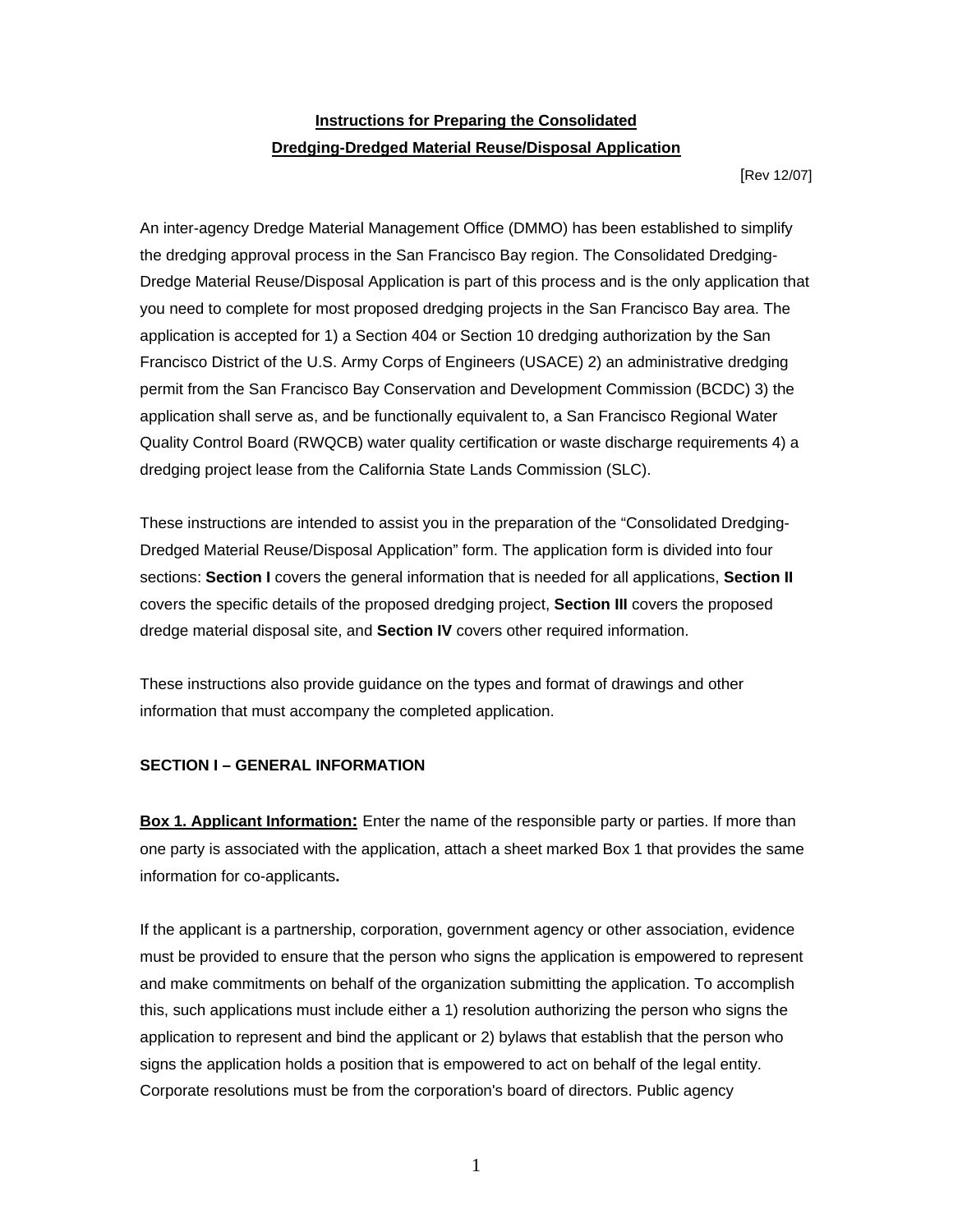resolutions must be from the city council, board of supervisors or similar highest policy body, which governs the organization. Space is provided to describe the nature of the empowerment if necessary.

**Box 2. Representative Information:** Sometimes an applicant, owner, or co-applicant is represented by another person who handles the details of securing the required approvals for the project. If this is the case, indicate the name of the individual or agency, designated to be the representative for the project. An agent can be an attorney, builder, contractor, consultant or any other person or organization. Note: An agent is not required. If the applicant, owner, or coapplicant is represented by someone else, the applicant must complete and sign the authorization portion of Box 2. If a representative is authorized, indicate who should receive correspondence regarding the application.

#### **SECTION II – PROJECT INFORMATION**

**Box 3. Dredging Project:** All applicants must complete this section.

**Project Name and Title** - Provide name identifying the proposed project.

**Type of Dredging Project** - Place a check in all the boxes that apply indicating whether the project is maintenance dredging or a new work dredging project, whether the project is a single episode or multi-episode (year) project, and whether the project involves any knockdown work *[Note: New work projects involving over 100,000 cubic yards in five years or any disposal project requesting authorization for more than a five year time period, cannot be processed administratively by BCDC and should not be applied for using this consolidated form. A standard BCDC application is required.]*

**Project Description** - Briefly describe the overall activity or project. If additional space is needed, use a continuation sheet marked Box 4.

**Project Need and/or Purpose** - Provide a brief description of the major purposes that the project will serve or the needs that will be met through accomplishment of the project (e.g. deepening a navigational channel, extracting sand, constructing a marina, etc.). If additional space is needed, use a continuation sheet marked Box 4.

**Date work is proposed to begin and be completed** - Based on an estimate of how long it will take to get all the necessary approvals, financing, and other preliminary work, indicate the month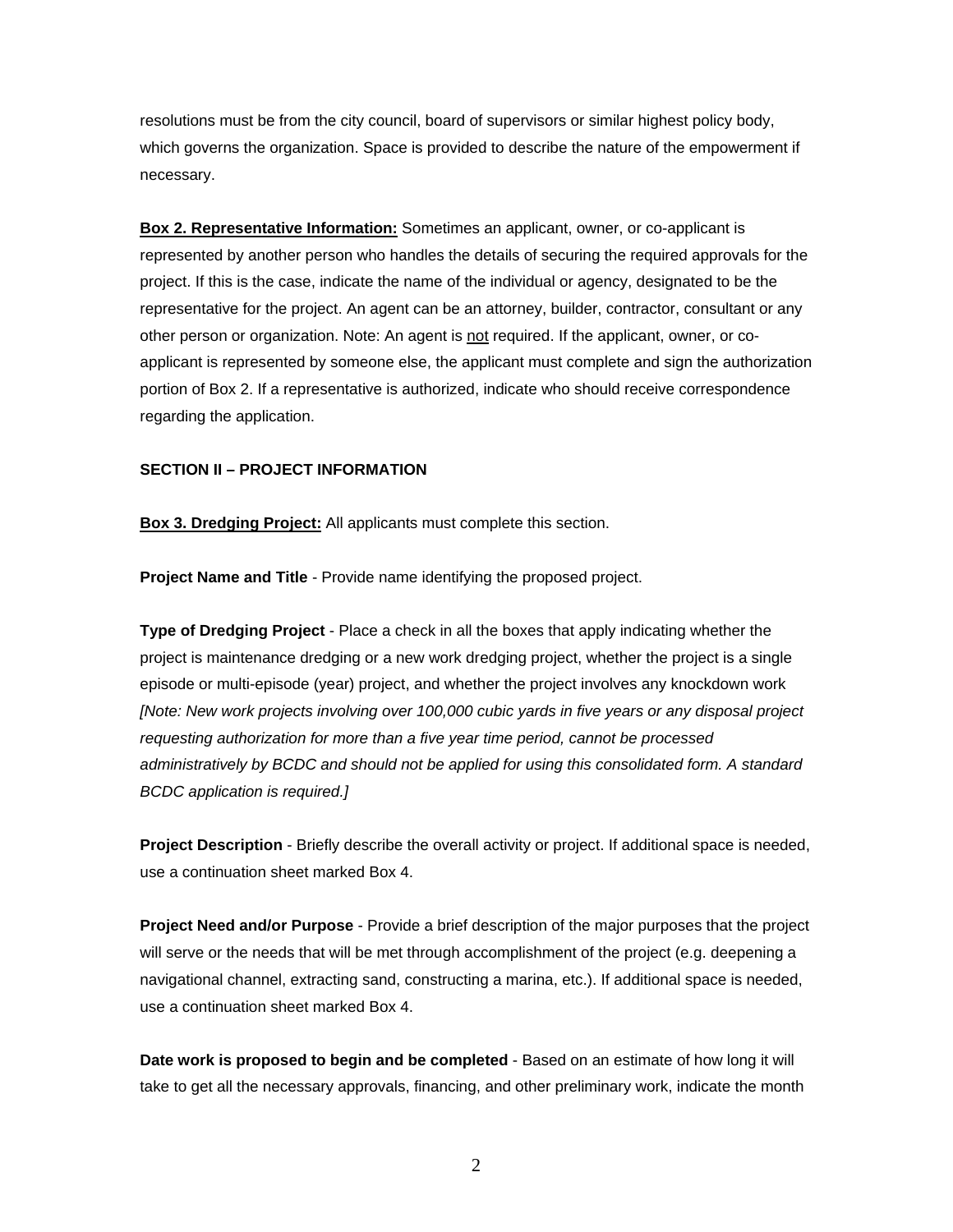and year when the work to be authorized is proposed to begin. In addition, based on a realistic construction schedule, indicate the month and year when the work is expected to be completed. Alternatively, indicate the total length of time desired for the proposed permit *[Note: Contact the agencies individually (see page 8) to discuss length-of-permit issues.]* 

**Estimated total project cost** - Provide an estimate of the cost of the complete dredging and disposal project being proposed.

**Project Location** - Provide the name of the county where the dredging project is located and the city nearest the project. Provide the latitude(s) and longitude(s) of the dredging site and identify the waterway in which it is located (e.g. San Pablo Bay, Petaluma River, etc.).

**Type of dredging equipment** - Describe the type of equipment to be used to accomplish the dredging (e.g. clamshell, hydraulic, barge size, etc.).

If the project will involve the construction of temporary or permanent structures or utilize other than normal dredging equipment, indicate and describe.

**Project depth information** - Provide the existing and proposed design depths, the proposed over/depth tolerance, and proposed total depth of dredging for the project in terms of Mean Lower Low Water (MLLW) datum.

**Total volume** - Provide an estimate of the total volume of material to be dredged and/or knocked down in cubic yards.

**Area of dredging site** - Provide an estimate of the total acreage of the dredging footprint.

**Type of substrate** - Check all appropriate boxes to indicate whether subtidal bottom (normal San Francisco Bay bottom), intertidal bottom (mudflats, etc.) or wetlands are being dredged and provide a brief description of any other types of substrate (bottom) areas being dredged.

**Suisun Marsh** - If the dredging site is located within the Suisun Marsh protection zone, check the appropriate box and be sure to complete Box 7 of the application. If you are unsure, contact BCDC.

**Previous authorizations** - Provide the identification number of any previous authorizations for this dredging activity and the issuing agency. It is often possible to amend an existing permit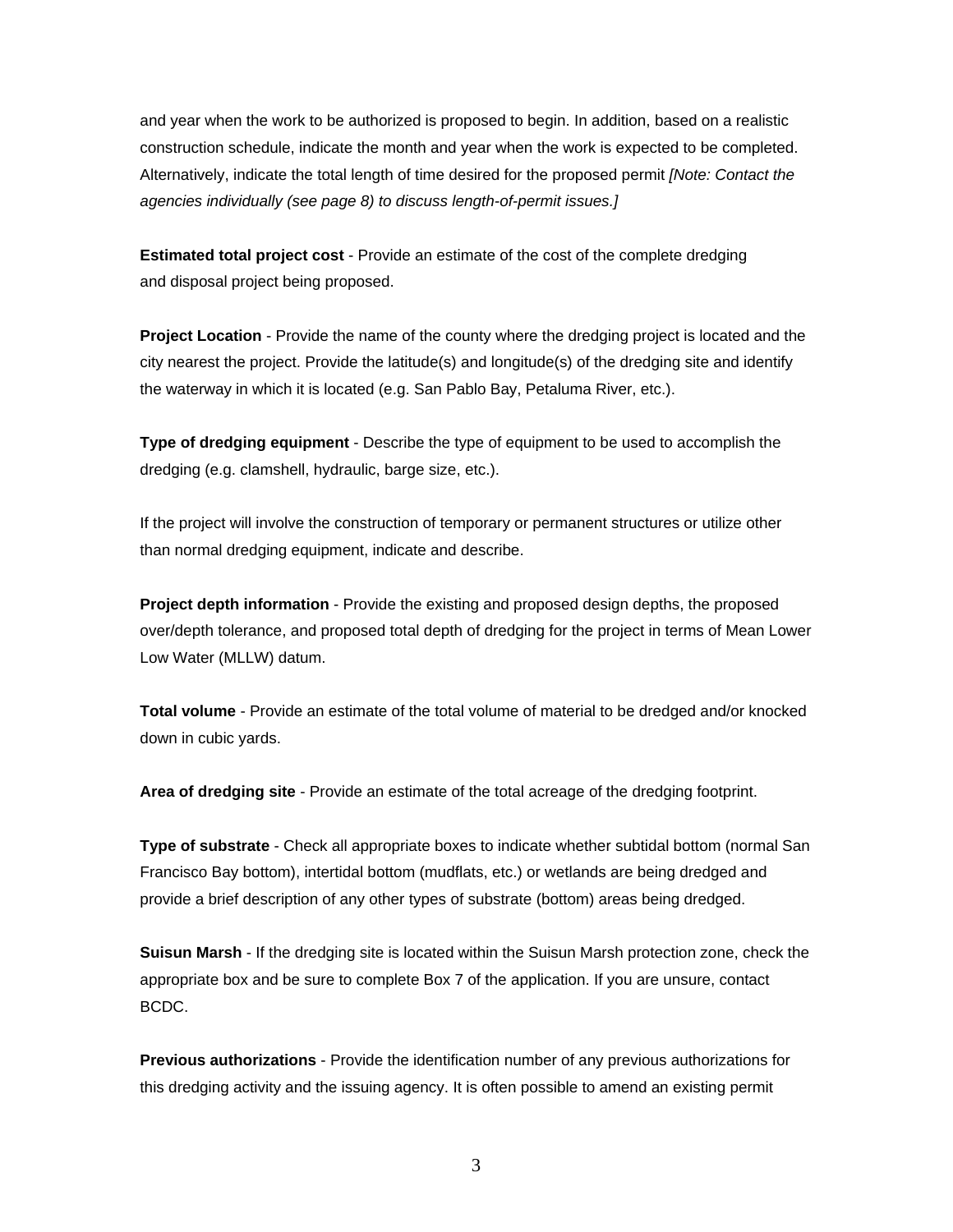rather than process a new application and it is helpful to agency analysts to refer to previous permits.

### **SECTION III – DISPOSAL SITE INFORMATION**

**Box 4. Directions:** All questions in this section must be completed by the applicant. The purpose of this box is to serve as a guide that determines what disposal site elements of the application form must be completed for your project. Each of the three questions needs a "Yes" of "No" answer. There may be "Yes" answers to more than one of the questions. If a question is answered "Yes", be sure to fill out the box that is related to that question. If a question is answered "No", the box shown as related to that question may be skipped.

**Box 5. Aquatic Disposal:** Only four sites are currently authorized for unconfined aquatic disposal in the San Francisco Bay region: SF-9 (Carquinez Strait); SF-10 (San Pablo Bay); SF-11 (Alcatraz) and SF-DODS (Deep Ocean Disposal Site). If one of these disposal sites is proposed for the project, check the appropriate box. *[Note: Any dredging project that proposes a change in a previously authorized material disposal environment must submit a complete DMMO application prior to SAP approval.]* If you are uncertain about the location or limitations on the use of any of these sites, contact the DMMO. If the project proposes any form of aquatic disposal other than the use of these designated sites, provide a complete description of the proposed site and method of disposal; use a continuation sheet marked Box 6 if necessary. *[Note: It is likely that separate authorization will be necessary to use such sites and therefore individual applications to the regulatory agencies for such authorization will be required.]*

In order for projects proposing the discharge of dredged material to waters of the U.S. to be approved under Section 404 of the Clean Water Act, it must be shown that there is no practicable alternative to the proposed discharge that would have less impact on the aquatic ecosystem, so long as the alternative does not have other significant adverse environmental consequences. Therefore, applicants for dredging and disposal permits must submit a written Alternatives Analysis for the proposed project. If you have submitted either a Small Dredgers Programmatic Alternatives Analysis (SDPAA) agreement form or an Integrated Alternatives Analysis, check the appropriate box. If you are considering multiple disposal sites for your project or if you have not yet determined a site, provide additional comment in box 12.

**Box 6. Proposed Upland or Wetland Reuse/Disposal Site Information:** This box is to be completed if the disposal of dredged material is proposed for either non-aquatic disposal or beneficial reuse.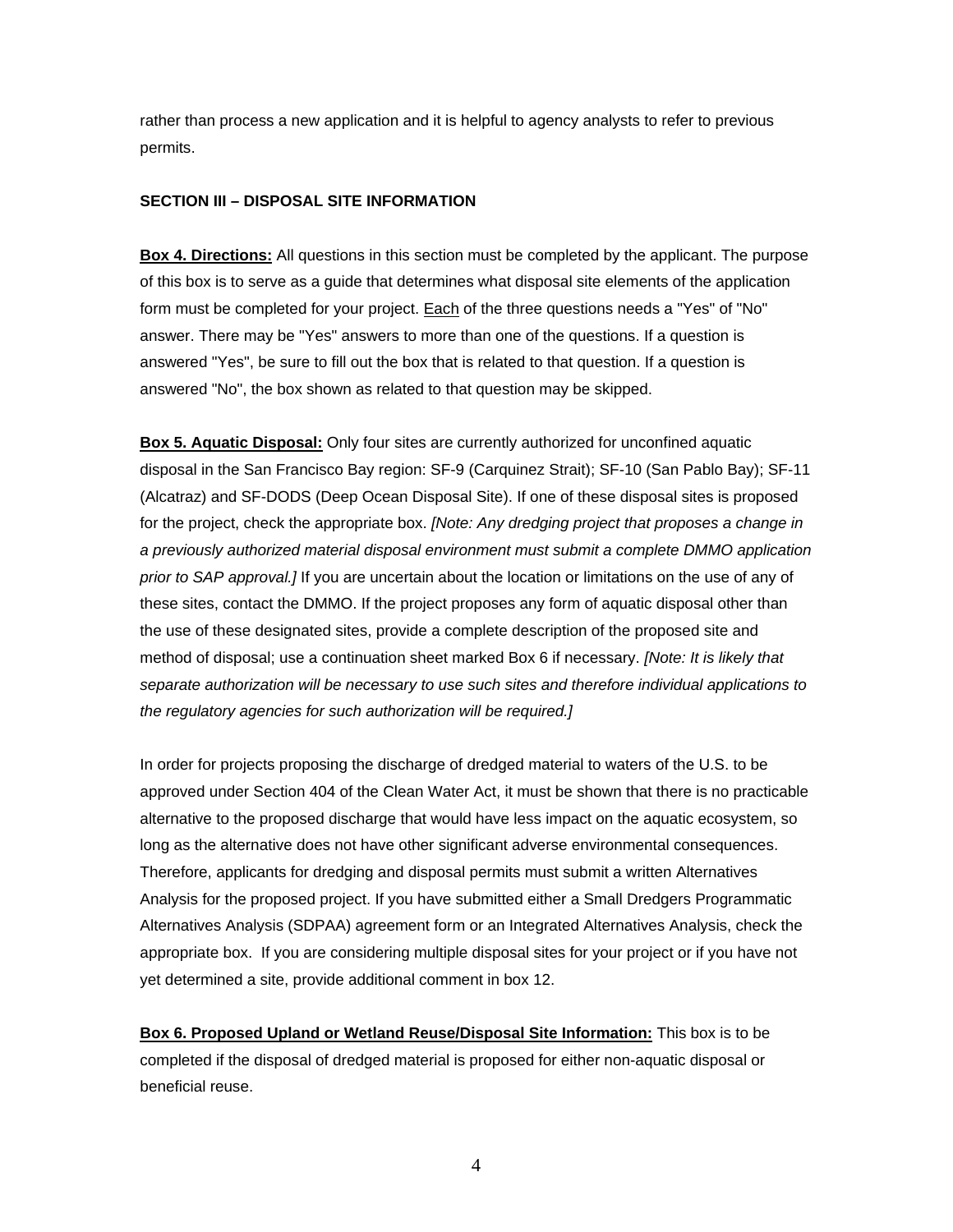**Site Name** - Provide the name of the proposed reuse/disposal site.

**Site Description** - Provide a brief description of the existing condition of the proposed reuse/disposal site, including the present elevations, current vegetation, existing structures and use of the site. If additional space is needed, use a continuation sheet marked Box 6.

**Site Address** - Provide the most accurate address possible for the reuse/disposal site including a street address if one exists. Provide latitude(s) and longitude(s) for the site and the current zoning designation. If the zoning is not known, it can usually be obtained from the county or city planning office.

**Site Owner** - Provide the name, address and phone number of the owner of the property on which the proposed reuse/disposal site is located.

**Jurisdictional Wetlands** - Indicate by marking the appropriate box, whether there are wetlands on the site and whether a jurisdictional delineation has been completed by the USACE. If a jurisdictional delineation has been done, provide the relevant USACE file number. If the reuse/ disposal is proposed at an approved wetlands project site, give the name and authorization number of the site. *[Note: Separate authorization involving individual applications to the regulatory agencies will be required for the dredging project if the wetland reuse/disposal site is not already authorized.]* 

**Existing disposal site** - Indicate if the proposed reuse/disposal site is an existing, established site that is currently permitted to receive dredged material.

**Site last used** - If the proposed reuse/disposal site has been used previously for the placement of dredged material, please give the year of the most recent reuse/disposal episode.

**Disposal site income** - If income will be produced from the use or sale of dredged material, indicate and provide an estimate of actual or projected annual income. If the annual income is projected, show the basis of that projection (e.g. per cubic yard, etc.).

**Anticipated volume** - Provide an estimate of the total in place volume of the dredged material to be placed at the reuse/disposal site by the proposed project. Indicate the volume of material to go upland and/or to a wetland if applicable.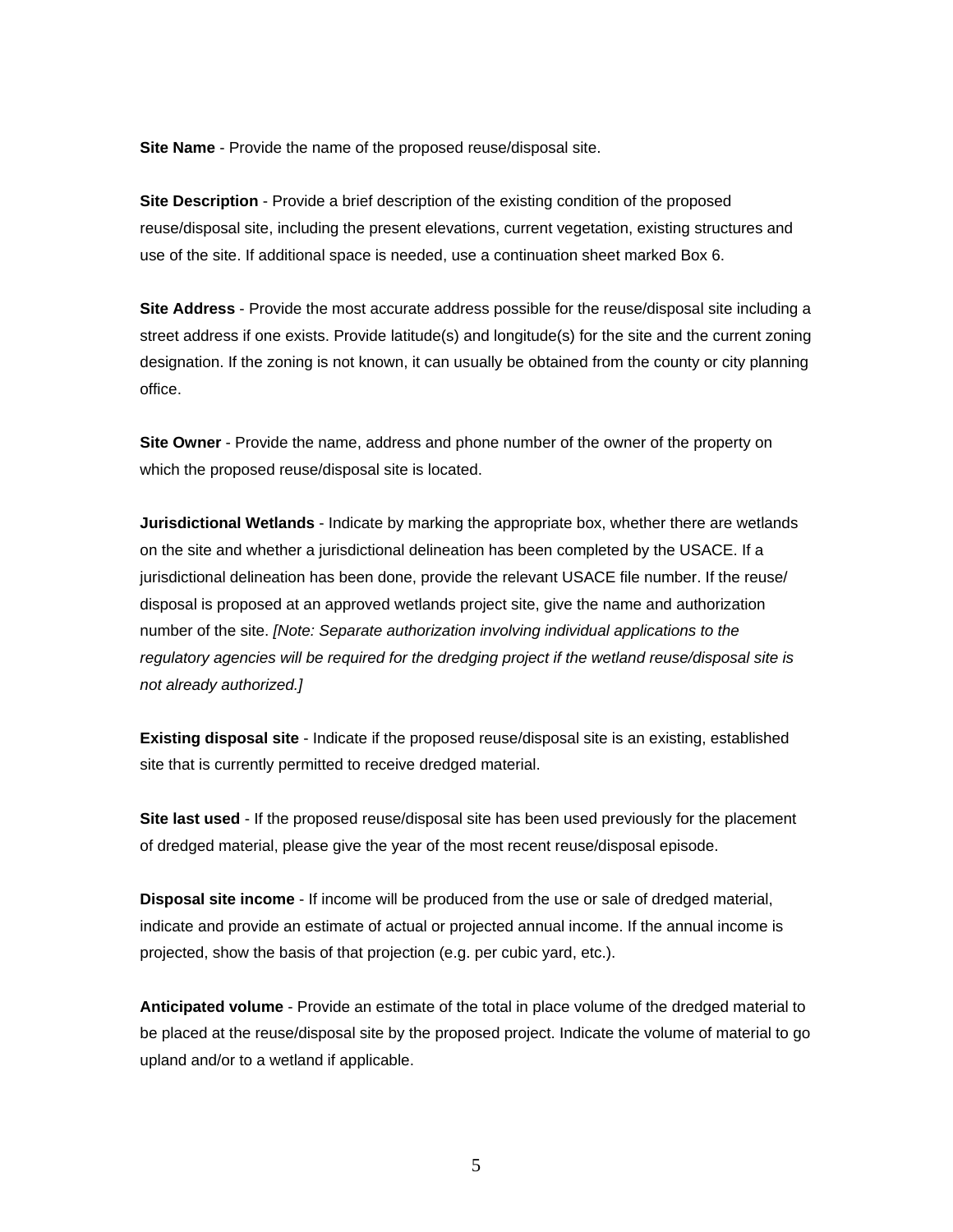**Type of disposal equipment** - Describe the type of equipment to be used to accomplish the reuse/disposal. If the project will involve the construction of temporary or permanent structures (e.g. levees) or utilize other than normal disposal equipment, check the appropriate box and briefly describe.

**Public access/recreational facilities** - Check if the reuse/disposal project will affect existing public access or public recreational facilities. If yes, describe how the project proposes to mitigate those impacts.

**Box 7. Suisun Marsh Development Information**: Several items are unique to dredging activities that occur with the Suisun Marsh Protection Zone. In this box, provide the requested information on local marsh development permits and duck club numbers. Be sure to check "None" if it applies. If your project occurs in the Suisun Marsh area and you are unsure whether it is consistent with the individual management plan for the property, you are advised to consult with BCDC. Also, be sure to check with the USACE if you are unsure whether your project is consistent with their regional general permit for Suisun Marsh.

### **SECTION IV – OTHER REQUIRED INFORMATION**

**Box 8. Environmental Approvals:** The California Environmental Quality Act (CEQA) and the National Environmental Policy Act (NEPA) require that the environmental impacts of a proposed project be addressed before the project can be authorized. The purpose of this box is to learn the status of the required environmental approvals. *[Note: (1) A copy of the project's environmental documentation should be included with the application submittal; (2) an application may not be filed as complete until environmental compliance is assured.]* 

**(a) EIR or EIS** - If an Environmental Impact Report (EIR - CEQA) or an Environmental Impact Statement (EIS - NEPA) related to dredging in this location has ever been prepared, indicate on the form.

**(b) Categorically Exempt** - Normally maintenance dredging is found to be categorically exempt from CEQA requirements. If the project is for maintenance dredging and is known to be covered by the exemption, check "Yes" in the appropriate location on the form and attach documentation from the lead agency.

**(c) Environmental Assessment (EA)** - If the site has been dredged previously and a NEPA EA prepared, indicate on the form and provide a copy.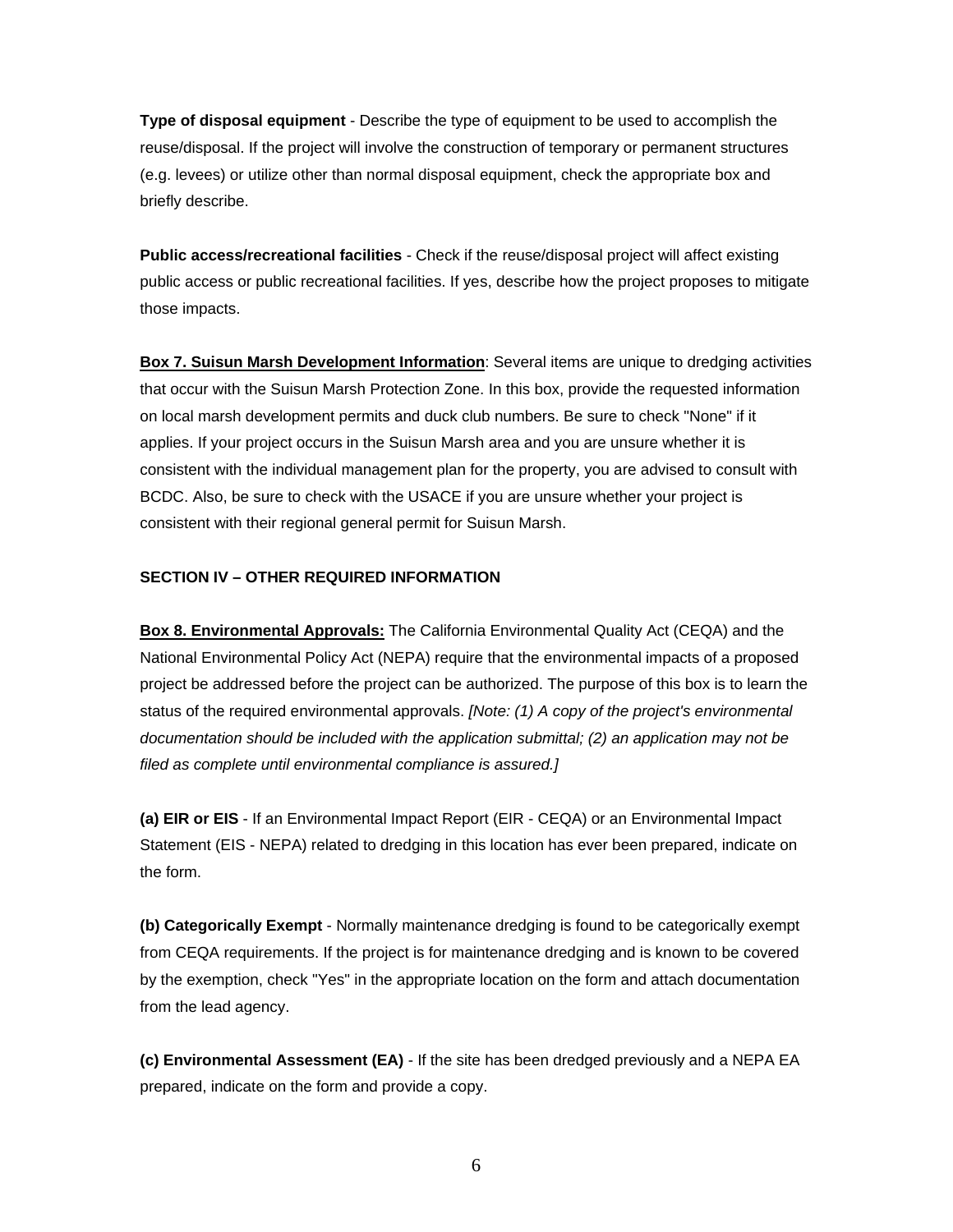**(d) EIR/EIS Preparation** - If no environmental document has been completed but it is known that an EIR or an EIS will be prepared to respond to CEQA, note by checking "Yes" and providing the information requested in question (f) of Box 8.

**(e) Negative Declaration** - In some instances a Negative Declaration or a finding of no significant impacts is sufficient to respond to CEQA. If a Negative Declaration has been prepared for the proposed project, check "Yes" and include a copy. If one is under preparation, complete question (f) in Box 8.

**(f) Preparer** - Generally, a local government is the "lead agency" under CEQA and completes the environmental requirements for projects under its jurisdiction. If CEQA environmental documents are under preparation, indicate 1) the entity that is preparing them and 2) provide an estimated date of completion.

**(g) Copies** - As noted above, provide copies of the project's environmental documentation.

**Box 9. Other Approvals:** Other state and local approvals may be required for a dredging project. Provide verification of contact with other agencies to determine if other approvals are (are not) required.

**CA Department of Fish and Game** - The California Department of Fish and Game (DFG), under the Fish and Game Code, Sections 1601 and 1603, regulates changes made to the bed, channel or banks of streams or rivers. Dredging proposals within the greater San Francisco Bay area that occur on the periphery of the tidally-influenced Bay, but which also are within well defined rivers and streams, are subject to these mutual agreements (commonly called Streambed Alteration Agreements) between DFG and the project applicant. The jurisdictional boundaries for areas needing such agreements are defined by DFG. List the number, date of application, and date of approval for any DFG Section 1601 or 1603 Approvals that pertain to your project. If you are unsure if your project is subject to the need for a 1601 or 1603 agreement, you are advised to consult with DFG to determine if the project and/or disposal site falls within their jurisdiction.

**Local Government Approvals** - If local approvals are required, they should be listed on the form. Indicate the name of the approving agency and the type of discretionary approval that is required. Also, provide the date of approval and a local contact person and phone number. Note that some state agencies require the issuance of all required local approvals prior to initiating action on permit applications. Early consultation with local agencies is recommended.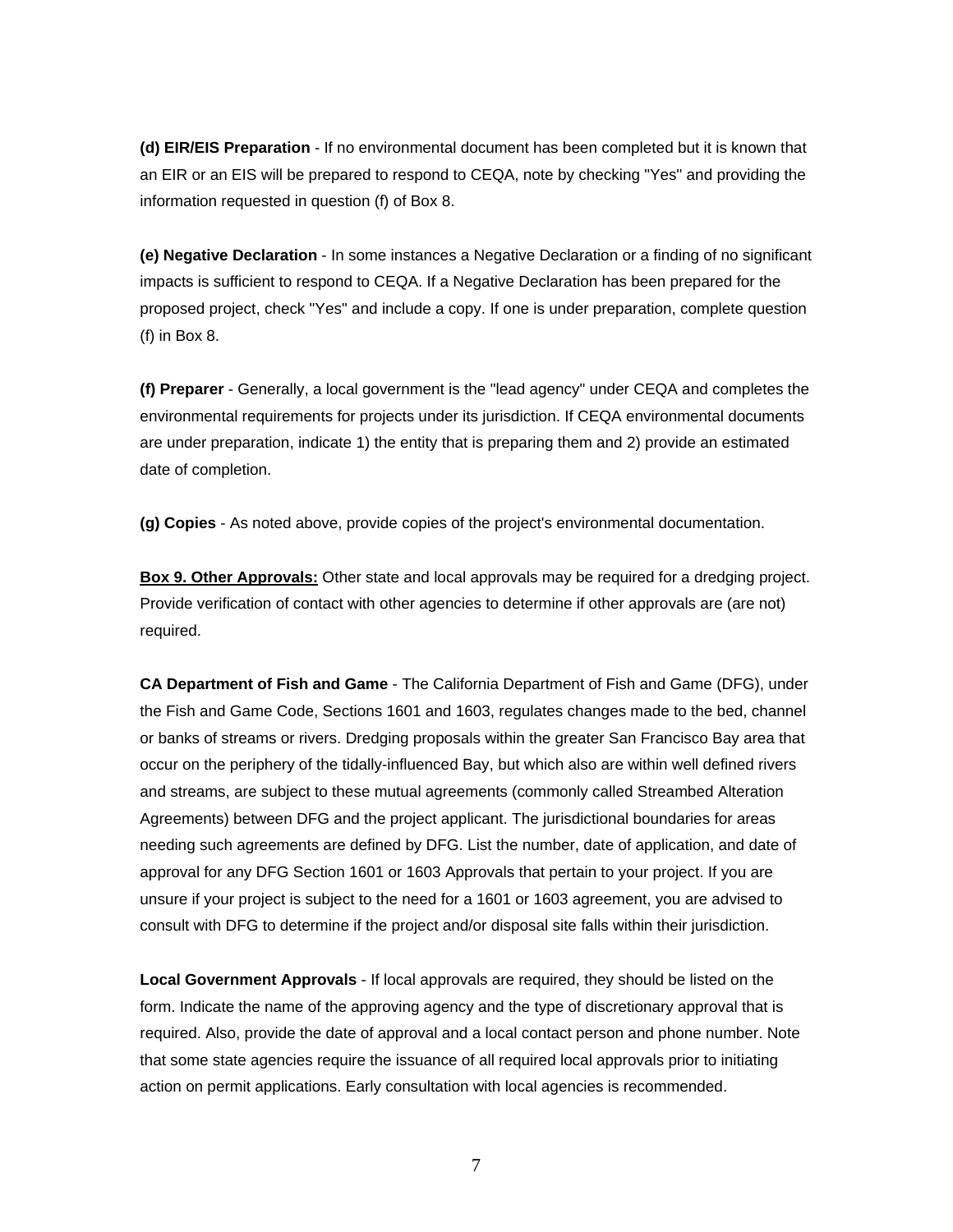**Box 10. Disclosure of Campaign Contributions:** Any campaign contributions in excess of \$250 to officials (including commission members) of the regulatory agencies using this consolidated form must be disclosed. List the names of any individuals to whom contributions have been made as well as the amounts and dates of these contributions. If no contributions have been made, indicate by checking the box.

**Box 11. Adjoining Property Owners**: List complete names and full mailing addresses of the adjacent property owners (public and private), lessees, etc., whose property adjoins the dredging and disposal sites so that they may be notified of the proposed activity (usually by public notice). *[Note: Adjoining owner information is not required for the designated disposal sites.]* If additional space is needed, use a continuation sheet marked Box11.

**Box 12. Remarks:** Provide any comments or other miscellaneous information that may be important for the DMMO agencies to consider in their evaluation of the proposed project.

**Box 13. Checklist of Additional Information to be Submitted:** This box identifies other information that is required before your dredging application can be accepted as complete and processing of the application can be initiated. Indicate by checking in the appropriate box if each item is either complete and attached to the application package or not applicable. If the material is not complete please indicate the expected submission date. *[Note: See directions for Drawings, Submittals, Application and Processing Fees at the end of these instructions.]*

**Sampling & Analysis Plan (SAP) -** You are required to develop a biological or chemical testing plan in accordance with the protocol in the USACE and Environmental Protection Agency (EPA) publication "Evaluation of Dredged Material Proposed for Discharge in Waters of the U.S. – Testing Manual; Inland Testing Manual" (Inland Testing Manual or ITM) (February 1998) or appropriate ocean testing protocol. You should initiate consultation with the DMMO as early as possible in the planning of your dredging project to develop an acceptable sampling and analysis plan. A hydrographic survey of the dredging site, conducted within the preceding 90 days is necessary to initiate the development of the SAP. The area to be dredged must be clearly delineated on the survey.

**Testing Data** - When the sampling conducted in accordance with the SAP is complete, preparation and submission of the testing data is required for your consolidated dredging permit application package to be accepted as complete. To be considered valid, the testing of a proposed dredge site must have occurred within one year of the date of submittal of the application.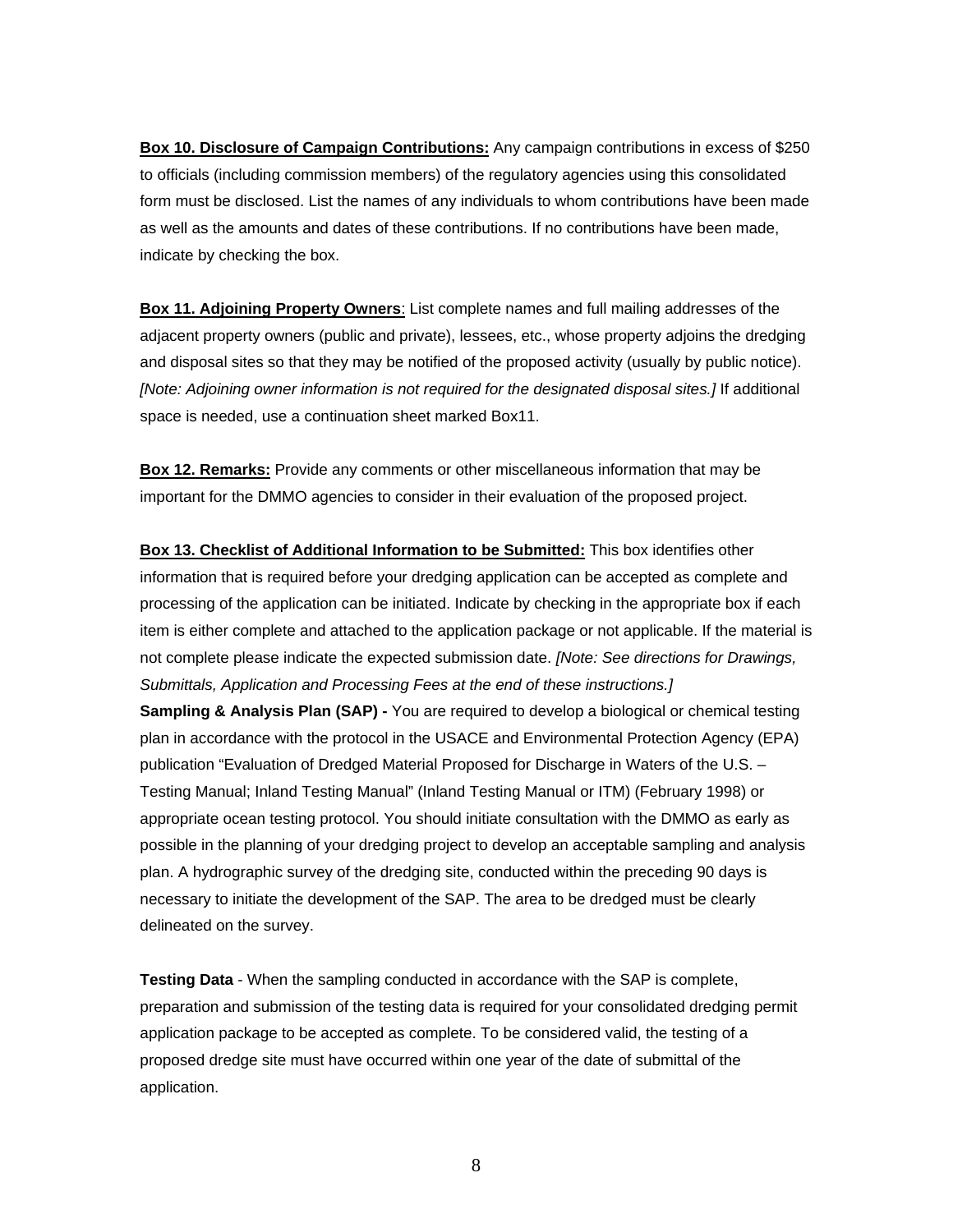**Calculations** - Provide one copy of the computations used for the determination of the quantities to be dredged.

**Organizational Documentation** - See instructions for Box 1.

**Environmental Documentation** - See instructions for Box 8.

**Drawings and Maps** - See special instructions (below).

**Proof of Legal Interest** - It is necessary for the applicant or the land owner to have adequate legal interest in the underlying property to carry out the project and comply with any conditions that may be part of approval. This legal interest must be either through fee interest, an easement, a leasehold, an option or eminent domain. Proof of legal interest is needed for the dredging site and disposal sites, if disposal is proposed at other than the designated aquatic sites. To demonstrate legal interest, it is necessary to submit a property map and a recently issued title report or grant deed, including a metes and bounds description, or other information of similar accuracy and reliability to show that the applicant holds legal interest in the project site.

**Statement of Consistency** - Please provide a brief explanation of your project's consistency with the policies regarding dredging and disposal in the San Francisco Bay Area. To do this, describe if upland disposal alternatives were considered and if aquatic disposal is proposed and explain how the project relates to limiting disposal site quantities and timing for aquatic resource protection. Also, use this opportunity to explain how your project complies with the BCDC Bay Plan.

**BCDC Posting Certification** - Once this DMMO application has been submitted, a BCDC Posting Notice form will be mailed to you. The applicant must sign and place the "Notice Permit of Application" in a prominent location at or near the project site so that it will be visible to members of the public. The applicant must then complete and sign the attached "Certification of Posting of Notice" form and return it directly to BCDC at the address shown.

**SDPAA or IAA –** See instructions for Box 5.

**Fees –** Indicate the expected submission date for each of the applicable agency fees. See special instructions (below).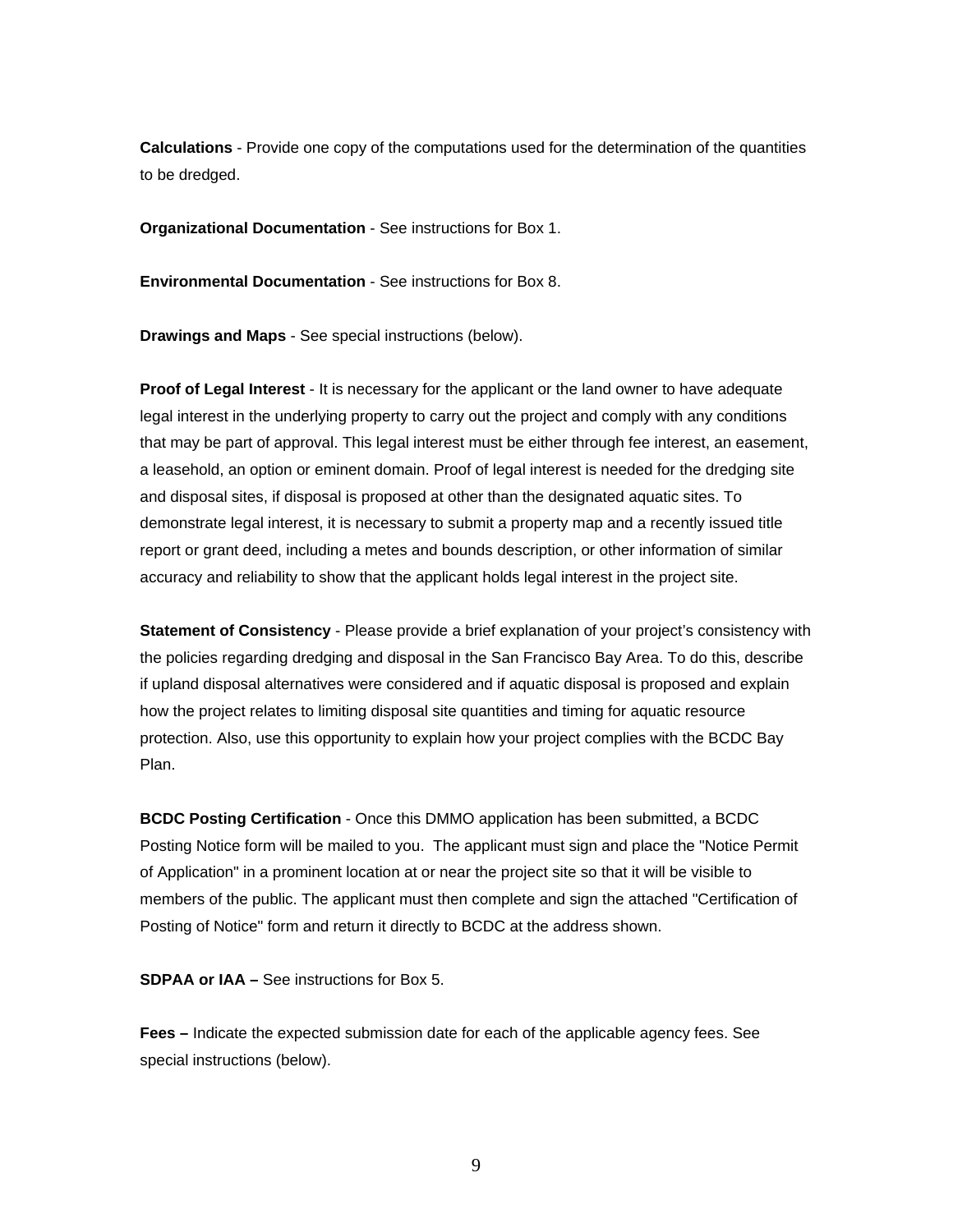**Box 14. Certification of Accuracy of Information:** This box which certifies the accuracy of the information provided in the application form, must be signed by every applicant or their representatives who have been legally authorized to act on behalf of the applicant. The signature shall be an affirmation that the party applying for the permit possesses the requisite property rights to undertake the activity applied for (including compliance with special conditions, mitigation, etc.).

## **SPECIAL INSTRUCTIONS FOR DRAWINGS, SUBMITTALS, APPLICATION AND PROCESSING FEES**

**Drawings and Maps -** General instructions are provided for the drawings and maps to support a dredging permit application. Additional detail regarding this subject can be found in the Application Information Booklet (EP 1145-2-1) available from the Corps of Engineers and the General Application Instructions available from the San Francisco Bay Planning and Development Commission.

Three types of illustration are needed to properly depict the work to be undertaken. These illustrations or drawings are identified as a **Vicinity Map**, a **Plan View** and a **Typical Cross Section**. Identify each illustration with a figure number.

Each illustration should identify the project, the applicant, and the type of illustration (vicinity map, plan view or cross-section). Each illustration should also have at least a one-half inch margin on each side, a north arrow, vertical and horizontal scales shown, datum given and be dated. Both the area to be dredged and the disposal area should be identified and shown on the illustrations. The illustrations should also show testing locations, depths of dredging, and the locations of any adjacent structures (piers, wharves, etc.).

All illustrations should be legible and on good quality  $8\frac{1}{2}$  X 11 inch plain white paper (tracing paper or film may be substituted). Use the fewest number of sheets necessary for your drawings or illustrations. *[Note: While illustrations need not be professional, they should be clear, accurate and contain all necessary information.]*

**Submittal** - If desired, one copy of the completed application form, drawings and testing data may be submitted directly to each of the DMMO participating agencies whose contact names and addresses are provided in these instructions (all other checklist documents are only required to be submitted to BCDC and the Corps) or alternately, six copies of the completed application form, drawings and testing data (and two copies of the supplemental documents) may be submitted to the attention of the Regulatory Dredging Project Manager, Regulatory Branch, San Francisco District, Army Corps of Engineers, 1455 Market Street, San Francisco, CA 94103.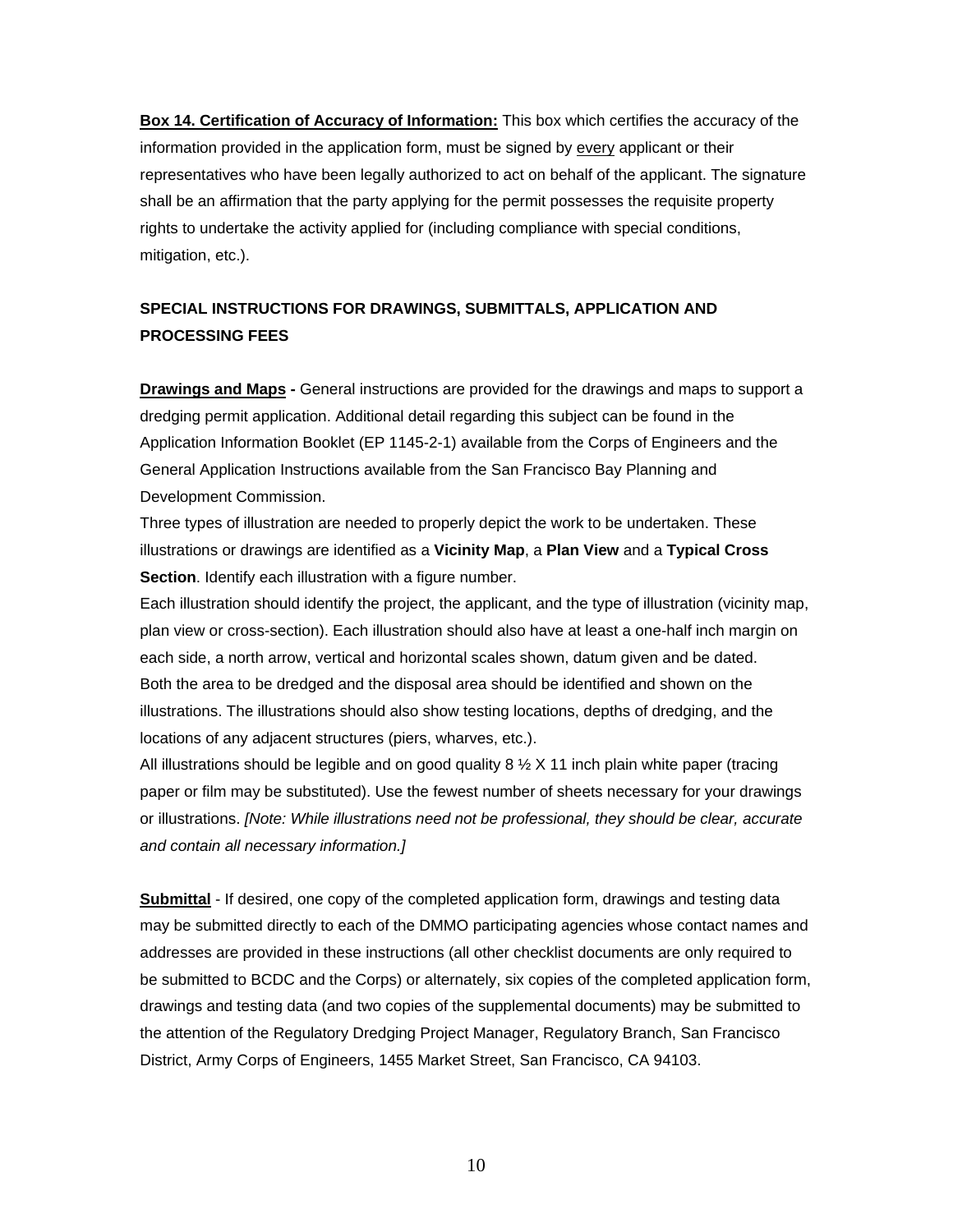**Application and Processing Fees** - Each of the regulatory agencies participating in the DMMO and accepting the Consolidated Dredge Application has their own unique fee structure and any applicable fees should be provided directly to that agency.

The USACE does not require the submittal of a fee with the application. At the time of issuance the Corps requires a fee of \$10 for a private party, \$100 for a commercial project and no fee for a public agency project.

The fee schedule for BCDC is attached.

The fee schedule for the RWQCB is attached. The RWQCB's upland disposal annual fee is decided on a case by case basis according to a fee schedule based on the "threat to water quality and complexity". Currently these fees range from \$500 to \$10,000 per year. The SLC requires submittal of an \$825 reimbursable agreement for staff time involved in processing dredging project leases.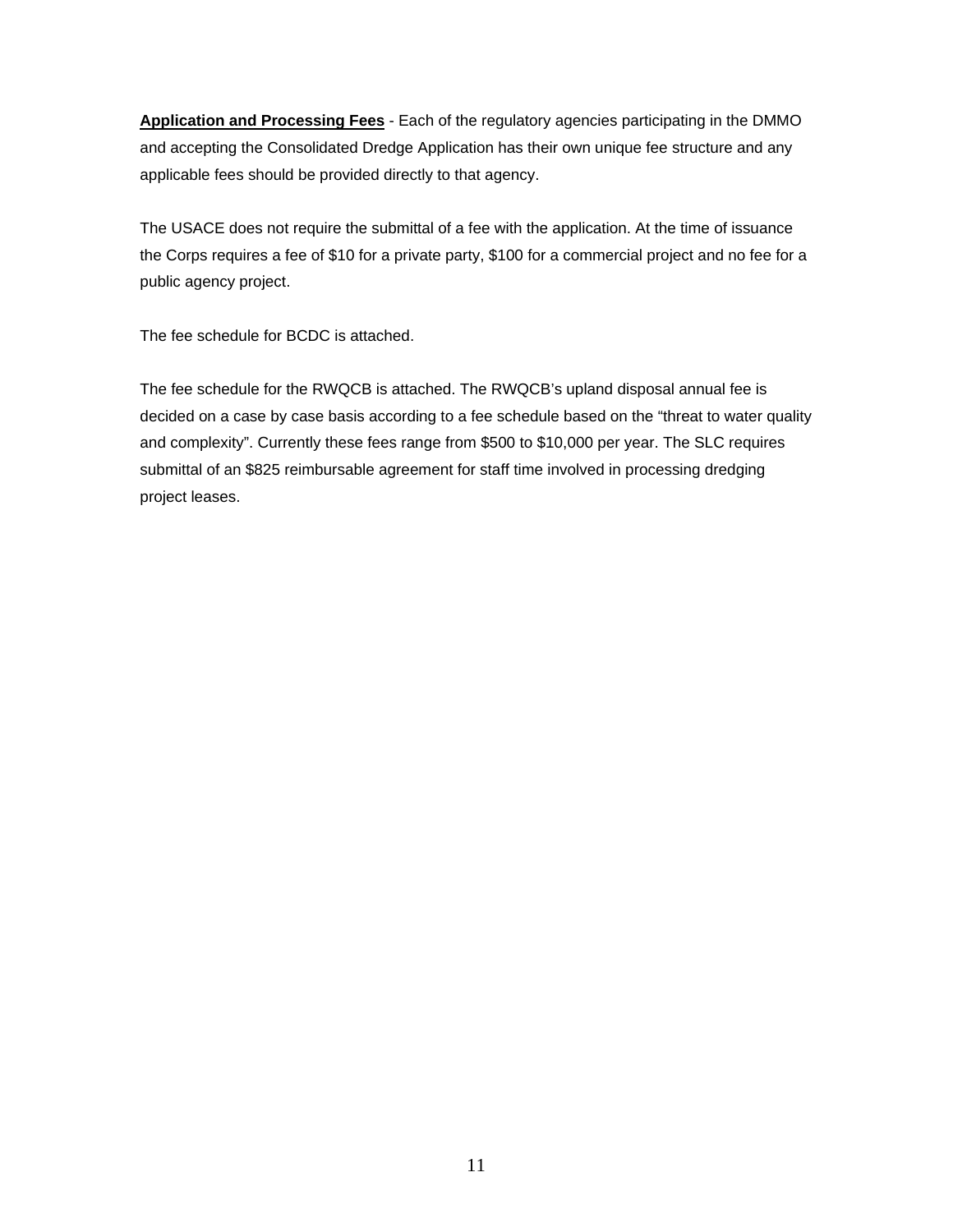October 21, 2005

**TO:** Commissioners, Alternates and Members of the Public

- **FROM:** Will Travis, Executive Director (415/352-3653 travis@bcdc.ca.gov) Ellen Sampson, Staff Counsel (415/352-3610 ellens@bcdc.ca.gov)
- **SUBJECT: Notice of Annual Adjustment to Permit Application Fees** (For Commission information only)

#### **Notice**

Effective January 1, 2006, the Commission's permit application fees will be increased by 40 percent. This increase is due to an annual calculation of fees required by the Commission's regulations.

#### **Background**

In 2004, after a detailed study and public hearings, the Commission amended Appendix M to its regulations to increase its permit application fees by a factor of 3.2. This increase brought the Commission's fees more in line with application fees charged by other state and local agencies and satisfied a requirement of the Legislature that BCDC's fees generate revenue totaling approximately 20 percent of BCDC's total regulatory program costs.

The Commission's regulations include a formula for an annual adjustment of the permit fees based on the revenue actually generated in the prior fiscal year and the total program costs as established by the Commission's annual budget. If the revenue collected is less than 20 percent of the program costs, the fees must be increased; if the revenue collected is more than 20 percent of the program costs, the fees must be decreased. Annual fluctuations in fees are expected. All of the Commission's fees are deposited in the State General Fund.

In FY 04-05, the Commission collected approximately \$167,478 under the adopted application fee schedule. This amount is less than 20 percent of the \$1,944,135 cost for the regulatory program in FY 05-06. In order to generate a projected 20 percent of the total regulatory program costs, the fees must be increased by approximately 40 percent for the coming calendar year as shown below. The new schedule of fees will apply to any application received on or after January 1, 2006, for a period of at least one year.

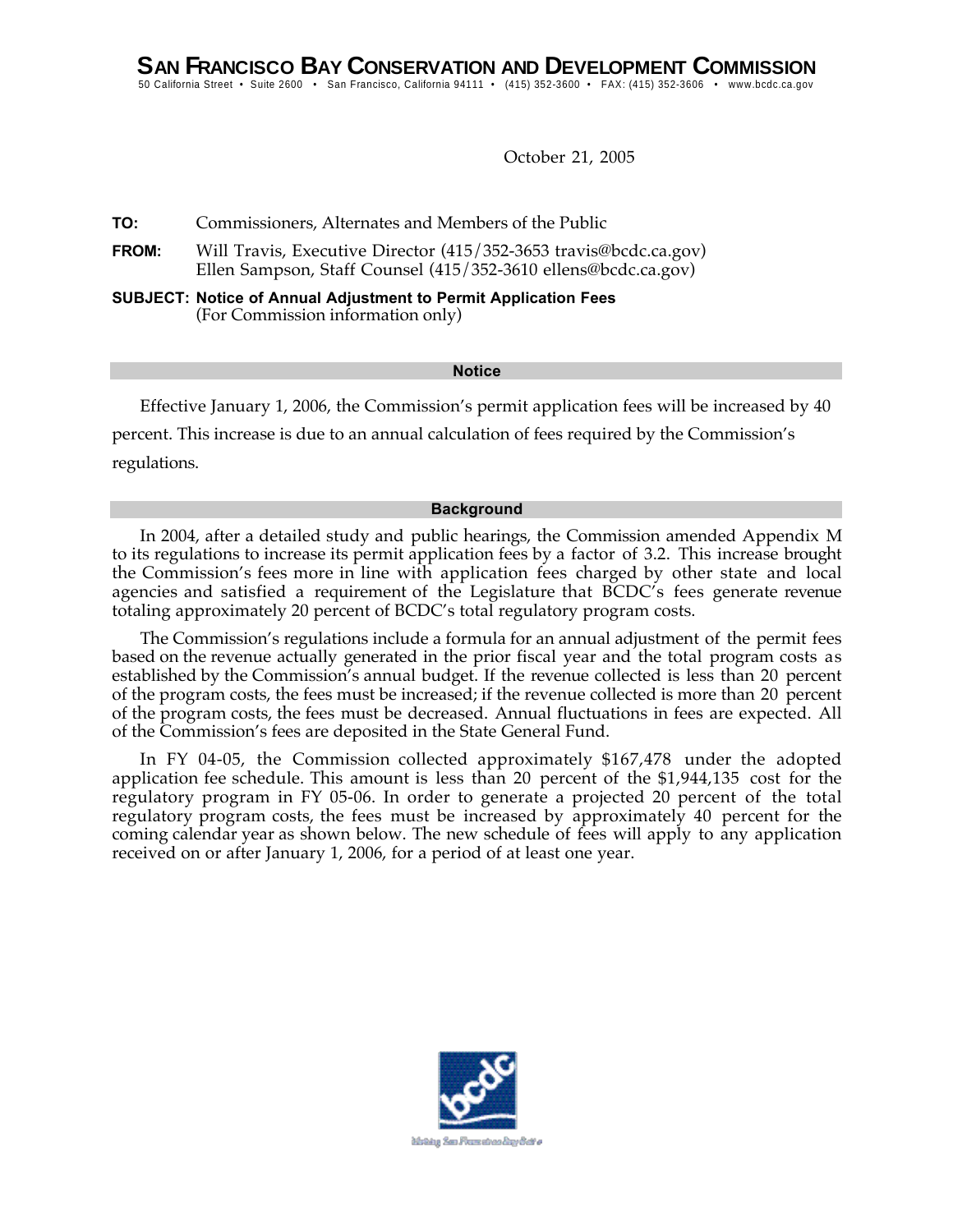# **Commission Permit Application Fees**

# **Fees Effective January 1, 2006**

| <b>Type of Permit Application</b>                                        | <b>Previous Fee</b> | <b>Current Fee</b>                         |  |
|--------------------------------------------------------------------------|---------------------|--------------------------------------------|--|
| Abbreviated Regionwide Permit                                            | \$160               | \$220                                      |  |
| Regionwide Permit                                                        | \$320               | \$450                                      |  |
| First Time Extension for any permit                                      | \$160               | \$220                                      |  |
| Non-material Amendment to permit,<br>including Subsequent Time Extension | \$320               | \$450                                      |  |
| Material Amendment to permit                                             |                     | Same as for first time application         |  |
| Material Amendment to application                                        | application fee     | Seventy-five percent(75%) of original      |  |
| <b>Emergency Permit</b>                                                  |                     | Same as for project as if not an emergency |  |
|                                                                          |                     |                                            |  |

Minor Permit with a total project cost (TPC) of:

| (1) | less than $$300,000$                             | \$480           | \$670            |
|-----|--------------------------------------------------|-----------------|------------------|
| (2) | \$300,000 to \$10 million                        | $0.16\%$ of TPC | $0.22\%$ of TPC* |
| (3) | more than \$10 million                           | \$16,000        | \$22,400         |
|     | Major Permit with a total project cost (TPC) of: |                 |                  |
| (1) | less than $$250,000$                             | \$800           | \$1,100          |
| (2) | \$250,000 to \$10 million                        | 0.32% of TPC    | $0.45\%$ of TPC* |
| (3) | more than \$10 million                           | \$32,000        | \$44,800         |

\* = Total Project Costs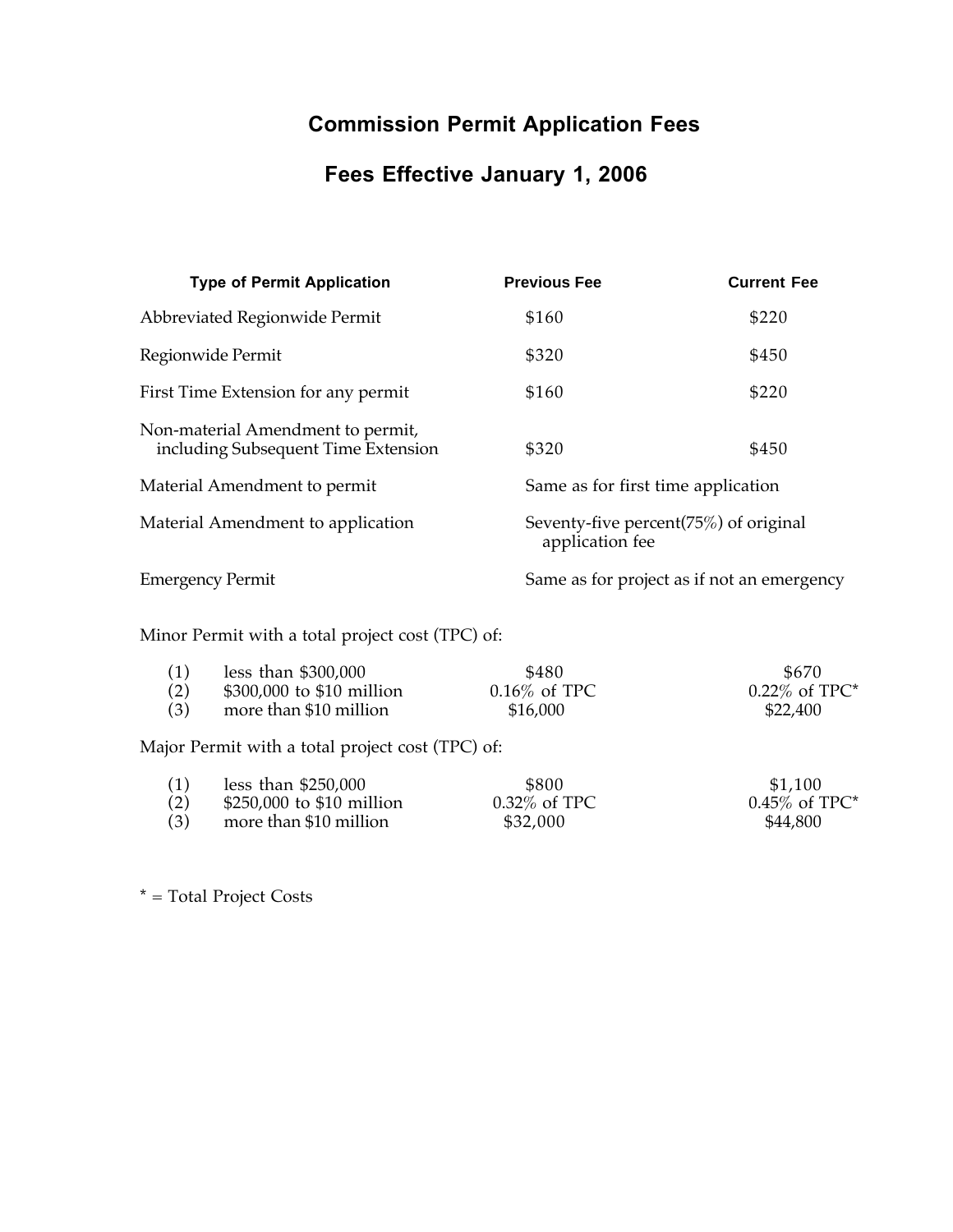

**Linda S. Adams**  *Secretary for Environmental Protection*

5

**California Regional Water Quality Control Board** 

**San Francisco Bay Region** 



1515 Clay Street, Suite 1400, Oakland, California 94612  $(510) 622 - 2300 \cdot \text{Fax} (510) 622 - 2460$ http://www.swrcb.ca.gov/rwqcb2

# **WATER QUALITY CERTIFICATION FEE SCHEDULE Effective October 7, 2008**

23 CCR §2200 The fees for discharges of dredge and fill material shall be as follows, not to exceed  $$40,000$ , plus applicable surcharge $(s)$ <sup>5</sup>.

| <b>Type of Discharge</b>                                                                                                                                                                                                                                                                                                                                                   | <b>Fees</b>                                                                   |
|----------------------------------------------------------------------------------------------------------------------------------------------------------------------------------------------------------------------------------------------------------------------------------------------------------------------------------------------------------------------------|-------------------------------------------------------------------------------|
| (A) Fill & Excavation <sup>6</sup> Discharges.<br>Size of the discharge area expressed in acres to two decimals (0.01 acre) (436 square feet)<br>rounded up.                                                                                                                                                                                                               | $$640$ Base Price + (Discharge)<br>area in acres $x$ \$2,752)                 |
| (B) Dredging Discharges'<br>Dredge volume expressed in cubic yards.                                                                                                                                                                                                                                                                                                        | $$640$ Base Price + (Dredge<br>volume in cubic yards x<br>\$0.102)            |
| (C) Dredging Discharges (Sand Mining).<br>Aggregate extraction in marine waters where source material is free of pollutants and the<br>dredging operation will not violate any basin plan provisions.                                                                                                                                                                      | \$1,024.                                                                      |
| (D) Channel and Shoreline Discharges<br>Includes linear discharges to drainage features and shorelines, e.g., bank stabilization,<br>revetment and channelization projects.<br>(Note): The fee for channel and shoreline linear discharges will be assessed under the "Fill"<br>and Excavation" or "Channel and Shoreline" schedules, whichever results in the higher fee. | $$640$ Base Price + (Discharge)<br>length in feet $x$ \$6.40)                 |
| (E) Discharges to Non-federal (e.g. "Isolated") Waters.<br>Discharges to waters or portions of waterbodies not regulated as "waters of the United"<br>States," including waters determined to be "isolated" pursuant to the findings of Solid Waste<br>Agency of Northern Cook County v. U.S. Army Corps of Engineers(2001) 121 S. Ct. 675.                                | Double the applicable fee<br>schedules except for (G)<br>restoration projects |

- i. For "excavation" the area of the discharge is the area of excavation; if the excavated material is then discharged to waters, an additional "fill" fee will be assessed.
- ii. When a single project includes multiple discharges within a single dredge and fill fee category, the fee for that category shall be assessed based on the total area, volume, or length of discharge (as applicable) of the multiple discharges. When a single project includes discharges that are assessed under multiple fee categories, the total fee shall be the sum of the fees assessed under each applicable fee category; however a \$500 base fee, if required, shall be charged only once.
- iii. Fees shall be based on the largest discharge size specified in the original or revised report of waste discharge or Clean Water Act (CWA) section 401 water quality certification application, or as reduced by the applicant without any State Board or Regional Board intervention.
- iv. If water quality certification is issued in conjunction with dredge or fill WDRs or is issued for a discharge regulated under such preexisting WDRs, the current annual WDR fee as derived from this dredge and fill fee schedule shall be paid in advance during the application for water quality certification**,** and shall comprise the fee for water quality certification.
- v. Discharges requiring water quality certification and regulated under a federal permit or license other than a US Army Corps of Engineers CWA section 404 permit or a Federal Energy Regulatory Commission License shall be assessed a fee determined from CCR 23, Section 2200(a).
- 6 "Excavation" refers to moving sediment or soil in shallow waters or under no-flow conditions where impacts to beneficial uses are best described by the area of the discharge. It typically is done for purposes other than navigation. Examples include trenching for utility lines, other earthwork preliminary to construction, and removing sediment to increase channel capacity.
- "Dredging" generally refers to removing sediment in deeper water to increase depth. The impacts to beneficial uses are best described by the volume of the discharge and typically occur to facilitate navigation. For fee purposes it also includes aggregate extraction within stream channels where the substrate is composed of course sediment (e.g., gravel) and is reshaped by normal winter flows (e.g., point bars), where natural flood disturbance precludes establishment of significant riparian vegetation, and where extraction timing, location and volume will not cause changes in channel structure (except as required by regulatory agencies for habitat improvement) or impair the ability of the channel to support beneficial uses.

*Preserving, enhancing, and restoring the San Francisco Bay Area's waters for over 50 years*